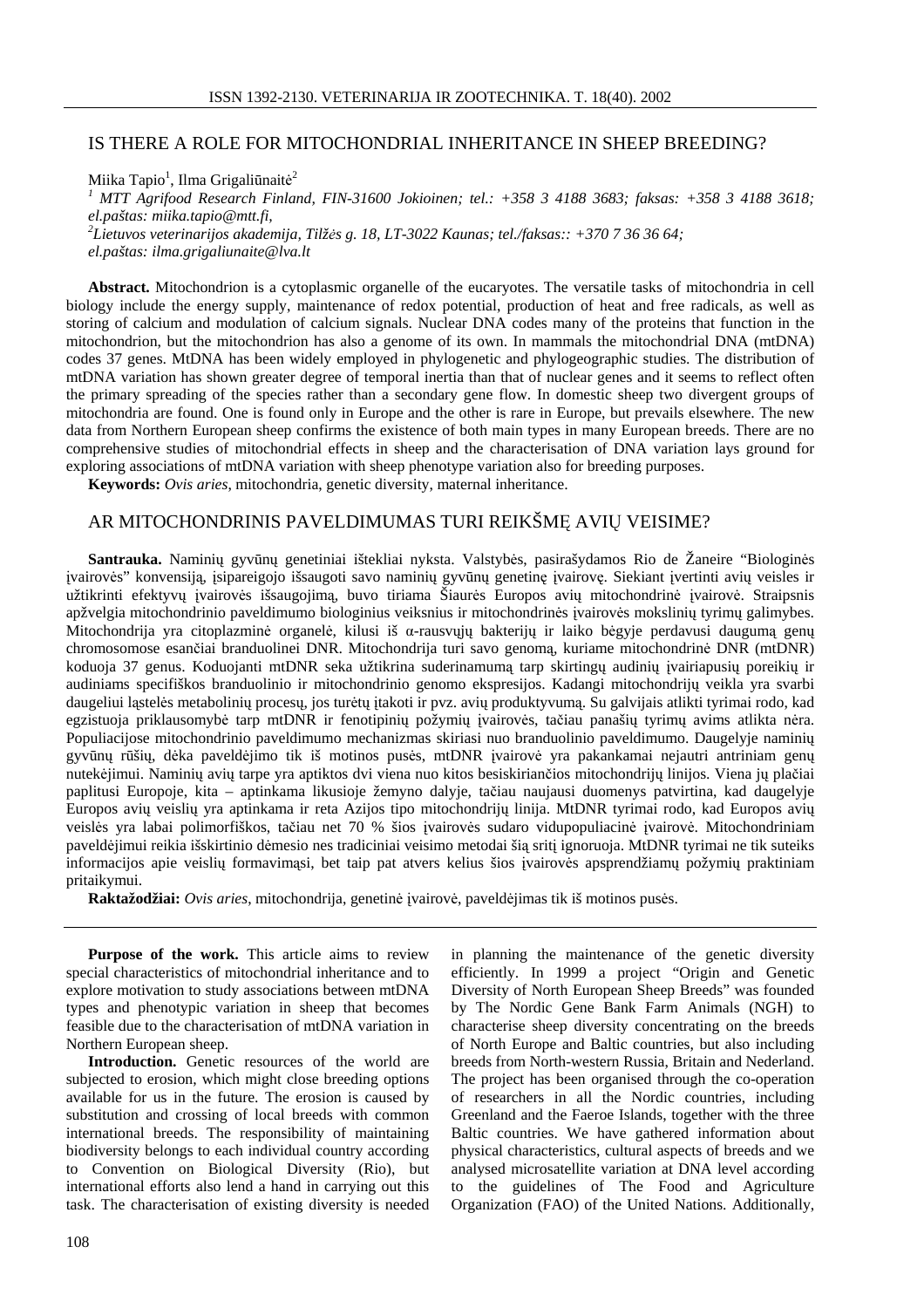we have analysed variation at mitochondrial control region.

Mitochondrial DNA (mtDNA) has been widely applied as an evolutionary marker to study phylogeographic and phylogenetic patterns. Since mitochondrion has a central role in many metabolic pathways, there has also been an interest to explore the effects of mitochondrial DNA variation to phenotypes; e.g. diseases and production traits.

**Biology of mitochondria.** Practically all the oxygen that we breathe in is used by cell organelles called mitochondria. Mitochondria are located in the cytoplasm of almost all cells of animals. Nowadays mitochondria are energy-producing organelles of eukaryotic cells, but according to a commonly accepted idea they have originated from incorporated  $\alpha$ -purple bacteria that united either with an archaebacterium or an ancestral eukaryotic cell without mitochondria. This symbiosis resulted in eukaryotic organisms; e.g. mammals (Gray et al., 1999). The rich variation of mitochondrial structure has been reviewed in depth elsewhere (Frey and Mannella, 2000), but in principle mitochondrion is a cytoplasmic organelle with a double membrane. The outer membrane separates the mitochondrion from the cytosol and the inner membrane is invaginated to form the cristae, which protrude into and define the matrix of the organelle. Mitochondria contain their own genome, the mitochondrial DNA (mtDNA), which is located in the mitochondrial matrix. Each mitochondrion generally contains multiple identical copies of mtDNA (Michaels et al., 1982; Robin and Wong, 1988).

The structure and gene organisation of mtDNA is very conserved in mammals including sheep. The mitochondrial genome is a closed circular, doublestranded DNA molecule of about 16 500 base pairs long which contains 13 protein coding genes, 22 transfer RNA genes and 2 ribosomal genes. The molecule is very tightly organised, the genes have no introns and, except for one regulatory region, intergenic sequences are absent or limited to a few bases (Wolstenholme, 1992). Regions of mtDNA differ from each other; e.g. the substitution rate of mitochondrial genes can be between 1 and 100 times higher than the rate of nuclear genes (Pesole et al., 1999; Saccone et al., 2000) and the base composition varies among mitochondrial regions and also between species. In cattle 70 % and in sheep 64 % of bases in 5' hypervariable section of control region are A or T, whereas in the central conserved domain of control region the proportion of A and T bases is approximately equal to the proportion of C and G bases (Sbisa et al., 1997). In the complete mitochondrial genome of sheep the proportion of A and T is 61 %.

Mitochondria are not self-supporting entities in the cell. The 13 proteins coded by mtDNA form only a part of the protein machinery working in a mitochondrion. During the evolution from ancient eubacteria form to present day organelle, the most genes of the endosymbiont were transferred to the nuclear chromosomes (Martin and Herrmann, 1998; Palmer et al., 2000). Different stages of the nuclear acquisition functioning mitochondrial genes have been documented in plants and fungi, but there are no observations of recent transfer on functional mitochondrial genes to animal nucleus (Palmer et al. 2000) and regulatory and toxic reasons might prevent the transfer of the remaining mitochondrial genes to nucleus (Sbisa et al., 1997). There is a very close cross-regulation and interaction of mitochondrial and nuclear genes and genomes (Garesse and Vallejo, 2001) and correlated evolutionary changes of the nuclear and mitochondrial genes have been observed in mammals (Adkins et al., 1996). The evolutionary coadaptation of the genomes is complicated with tissuespecific and age-related directional selection for different mtDNA genotypes (Jenuth et al., 1997). This suggests that the coding sequence of mtDNA represents a compromise between diverse demands of different tissues and tissue-specific expression of nuclear and mitochondrial genomes.

The diseases caused by malfunctioning mitochondria are widely known, but the mtDNA variation has been reported to be associated also with more subtle effects; e.g. on carcass traits of beef cattle (Mannen et al., 1998) and milk composition, yield and health costs of dairy cattle (Boettcher et al., 1996; Schutz et al., 1993; Schutz et al., 1994). Association of mitochondrial activity and bovine sperm mobility has been reported (Chandler et al., 2000). The observations are not surprising as the organelle has several tasks in cell physiology. In addition to supplying energy to the cell, it also participates in maintaining the redox potential, produces heat (Ricquier and Bouillaud, 2000) and free radicals (Lenaz, 1998), stores an appreciable amount of calcium (Rizzuto et al., 1998), modulates calcium signals and introduces cells in apoptosis (Ichas and Mazat, 1998). They have also been proposed to play role; e.g. in aging (MacHugh et al., 1997) and in cell differentiation (Herzberg et al., 1993; Rochard et al., 2000; von Wangenheim and Peterson, 1998). There are no thorough studies about association of mtDNA polymorphisms with phenotypes in sheep yet, but the preliminary evidence implies, that they may exist (Hiendleder, 1996; Hiendleder, 1998).

**Mitochondria in populations.** There are several differences between the behaviour of mitochondrial and nuclear genomes in mammalian populations. The most obvious difference is that mtDNA is inherited only from the mother (Giles et al., 1980; Hayashi et al., 1978; Hutchison et al., 1974). Even if in most mammals the sperm mitochondria are transferred to the oocyte during fertilisation (Ankel-Simons and Cummins, 1996), detailed morphological studies; e.g. in cattle (Sutovsky et al., 1996) have indicated that sperm-derived mitochondria are lost early in embryogenesis and there seems to be a species specific recognition and degradation system of male derived mitochondria (Sutovsky et al., 1999). Additionally, in mammalian sperm cells, the copy number of mtDNA is low (50-75 (Hecht et al., 1984)) whereas in mammalian oocytes the copy number is extremely high  $(\geq 10^5$  (Michaels et al., 1982)). Usually individuals are homoplasmic i. e. the individual has only one type of mitochondria, but some heteroplasmic individuals having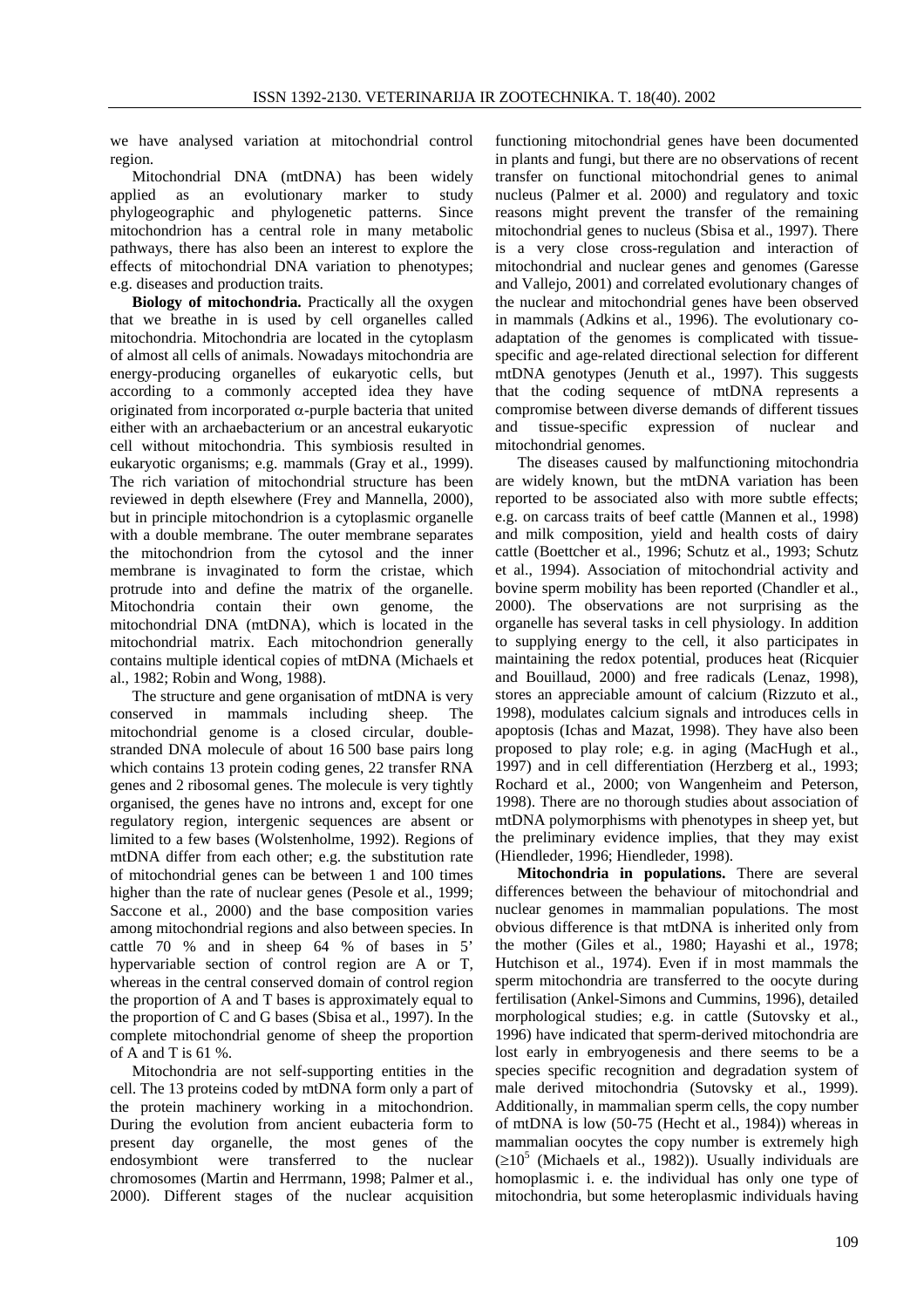more than one type of mitochondria have also been observed; e.g. in Holstein cattle (Ashley et al., 1989). The heteroplasmic situation in Holstein was a transient phase after a new mutation in a mtDNA and in a few generations the maternal line was again homoplasmic. In population studies we can assume mtDNA to behave as a single non-recombining homoplasmic maternally inherited gene even with moderate amounts of heteroplasmy, as the maternal line becomes homoplasmic quickly compared to a loss of variation in the population (Chesser, 1998).

Second difference between nuclear and mitochondrial inheritance is a lack of intermolecular homologous recombination at mtDNA. Obviously, if there is only one lineage of mitochondria in an individual, there cannot be recombination among lineages. The no-recombination assumption was challenged by a pattern of decaying linkage disequilibrium as a function of distance (Awadalla et al., 1999; Eyre-Walker et al., 1999). Conclusions about recombination based on this indirect evidence were heavily criticised (Jorde and Bamshad, 2000; Kivisild and Villems, 2000) and heterogenous substitution processes or lineage-specific selection was presented to lay behind the pattern (Ballard, 2000; Yang et al., 2000) and no recombination between lineages is thought to happen.

In sheep as well as in many other domestic mammals (reviewed in McHugh and Bradley, 2001) the distribution of mitochondrial variation has a geographical structure and the mitochondrial variation shows significant temporal inertia. This is a result of smaller reproductive variance of females than that of males and foreign genetic material being preferentially introgressed to breed through introduced males (e.g. MacHugh et al., 1997). The mode of inheritance means that immigrating males do not contribute to the pool of mitochondrial forming the next generation and even migrating females bring only one copy of mitochondrial genome (haploid) whereas they bring two copies of nuclear genome (diploid).

Sheep in Northern Europe have ancient origins. Sheep husbandry spread to British Isles, Scandinavia and Russia already 6 000 years ago (Ryder, 1991) and the Northern short-tailed sheep have been recognized as a breed group for a long time. Once it was even thought to be a species of its own. Our new study (Tapio et al., 2002) is the first description of mtDNA variation of sheep in Northern areas. It has been discovered earlier (Hiendleder et al., 1998), that the domestic sheep mtDNA haplotypes can be divided into two divergent lineages, which diverged from each other approximately 375 000 to 750 000 years ago. Therefore, the maternal roots of domestic sheep lay in at least two subspecies of wild sheep. One of the mitochondrion types was found only in European domestic sheep, while the other type is uncommon in Europe, but common elsewhere. The European type was similar to the type found in European mouflon, but for the other mtDNA haplogroup there were no corresponding mitochondria found either in mouflon or in urial and argali sheep. The initial observation (Hiendleder et al., 1998) of existence of both main mitochondrion types in European breeds was done in populations located in New Zealand and undocumented hybridisation with native Asian breeds might have happened, but our new data (Tapio et al., 2002) from 32 breeds of Northern European sheep confirmed the existence of Asian mtDNA haplogroup in Europe. The Asian type was rare in Europe, but it was most common in Atlantic long-tailed sheep breeds and in short-tailed breeds in the Baltic Sea region. It was very rare in Atlantic short-tailed sheep and absent in the sample of Baltic Sea region long-tailed sheep. The mtDNA variation seems to be geographically structured, but the variation in sheep breeds is abundant. 70 % of the observed mtDNA variation was within-population variation and 30 % was variation between the populations (Tapio et al., 2002).

**Conclusion.** There is emerging knowledge about mitochondrial variation in the Northern European sheep breeds and the results indicate rich variation within the breeds. There are several mitochondrial variants, but they can be grouped into two main types. It has been shown that at least some differences between main mitochondrial groups affect the products of the genes (Hiendleder, 1998) and there is preliminary evidence for mitochondrial effects on sheep phenotypes (Hiendleder, 1996), but this has not been fully studied yet. Mitochondrial inheritance might need and deserve special attention as normal breeding and conservation practices ignore it. Mitochondrial DNA could be the prime candidate for studies of genetic effects of environmental pollutants and irradiation. Another interesting question is if there are compatibility problems among nuclear and mitochondrial genes. The main goal of our mtDNA study is to clear up the processes leading to our present day breeds, but the work also makes it easier to plan studies exploring the phenotypic effects in the characterised breeds.

## References

1. Adkins R.M., Honeycutt R.L., Disotell T.R. Evolution of eutherian cytochrome c oxidase subunit II: heterogeneous rates of protein evolution and altered interaction with cytochrome c. Mol. Biol. Evol., 1996. Vol. 13. P. 1393-1404.

2. Ankel-Simons F., Cummins J.M. Misconceptions about mitochondria and mammalian fertilization: Implications for theories on human evolution. Proc. Natl. Acad. Sci. USA., 1996. Vol. 93. P. 13859- 13863.

3. Ashley M.V., Laipis P.J., Hauswirth W.W. Rapic segregation of heteroplasmic bovine mitochondria. Nucleic Acids Res., 1989. Vol. 17. P. 7325-7331.

4. Awadalla P., Eyre-Walker A., Maynard Smith J. Linkage disequilibrium and recombination in hominid mitochondrial DNA. Science, 1999. Vol. 286. P. 2524-2525.

5. Ballard J.W.O. Comparative genomics of mitochondrial DNA in members of the *Drosophila melanogaster* subgroup. J. Mol. Evol., 2000. Vol. 41. P. 48-63.

6. Boettcher P.J., Freeman A.E., Johnston S.D. et al. Relationship between polymorphism for mitochondrial deoxyribonucleic acid and yields traits of Holstein cows. J. Dairy Sci., 1996. Vol. 79. P. 647-654.

7. Chandler J.E., Harrison C.M., Canal A.M. Spermatozoal methylene blue reduction: an indicator of mitochondrial function and its correlation with motility. Theriogenology, 2000. Vol. 54. P. 261-271.

8. Chesser R.K. Heteroplasmy and organelle gene dynamics. Genetics, 1998. Vol. 150. P. 1309-1327.

9. Eyre-Walker A., Smith N.H., Maynard Smith J. How clonal are human mitochondria. Proc. R. Soc. Lond. B., 1999. Vol. 266. P. 477- 483.